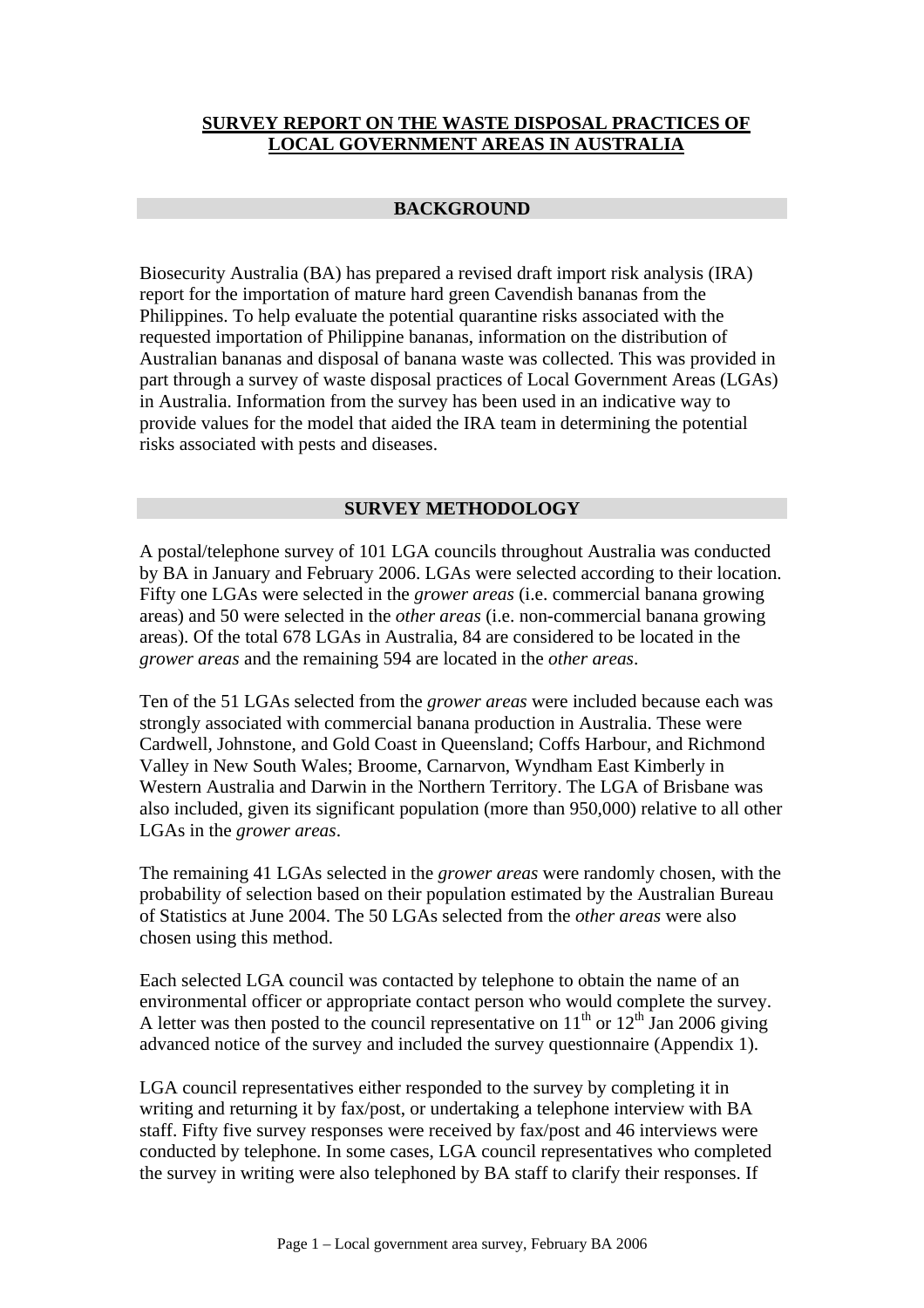LGAs that were surveyed sent municipal waste to an adjoining LGA, these were also contacted to determine the throughput of the municipal tip and its management practices.

#### **RESULTS**

A variety of data was collected from this survey of LGA councils. The results below are a summary of these responses and represent the simple counts, averages or proportions across the relevant responding group of LGA councils.

#### **1. Survey participation**

• 87% of selected LGAs participated in the survey

#### Rate of response of LGAs participating in the survey

|                       |           | LGAs surveyed |  |  |
|-----------------------|-----------|---------------|--|--|
|                       | Responses | Non-responses |  |  |
| Banana region (#)     | 49        |               |  |  |
| Non banana region (#) | 39        |               |  |  |
| Total $(\#)$          | 88        |               |  |  |
| Total $(\%)$          | 87        |               |  |  |

## **2. Household food waste disposed to municipal tips**

- 91% of LGAs disposed of all (i.e. 100%) their collected household food waste to a municipal tip
- Of the eight LGAs (9%) which did not dispose all their collected household food waste to a municipal tip;
	- o 5 LGAs sent waste both to a municipal tip and an alternative facility for recycling (to convert to compost)
	- o 2 LGAs sent 100% of their waste to a bio-energy facility to create methane
	- o 1 LGA sent 100% of their waste to a facility for conversion into compost

|                       | Disposal type      |       |  |  |  |
|-----------------------|--------------------|-------|--|--|--|
|                       | 100% municipal tip | Other |  |  |  |
| Banana region (#)     |                    |       |  |  |  |
| Non banana region (#) |                    |       |  |  |  |
| Total $(\#)$          |                    |       |  |  |  |
| Total $(\%)$          |                    |       |  |  |  |

## Disposal of collected household food waste by LGAs

† Other refers to all other waste disposal methods apart from '100% municipal tip'. It includes disposal of some, but not all waste to a municipal tip and the conversion of waste into compost and methane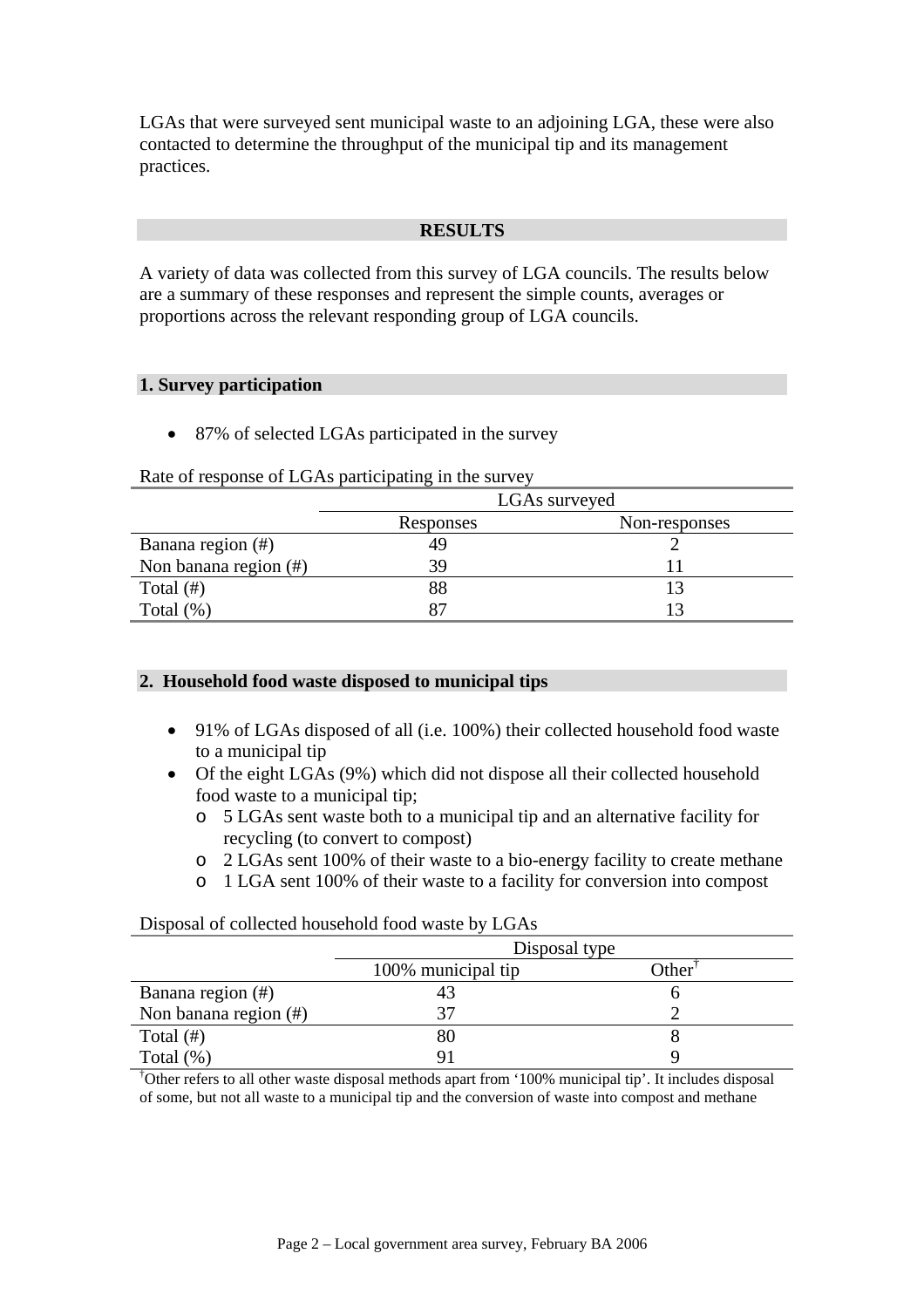# **3. Households that compost household food waste at home**

- 70 of the 88 LGAs surveyed had no information about the percentage of households that compost household food waste at home in their LGA
- Based on the 18 LGAs that responded with estimates of the percentage of households that compost household food waste at home, the average was 16%. These LGA responses were wide ranging (1%–50%) and were generally estimates rather than being based on a survey previously undertaken by the LGA. However, there were three LGAs where survey data established that 34%, 35% and 50% of households compost food waste

|                                 | Household composting (%) |            |  |  |
|---------------------------------|--------------------------|------------|--|--|
|                                 | Mean                     |            |  |  |
| Banana region (7 councils)      | 14.4                     | $(1 - 40)$ |  |  |
| Non banana region (11 councils) | 17.4                     | $(1 - 50)$ |  |  |
| Average                         | 16.2                     |            |  |  |

#### Percentage of households in LGAs that compost food waste at home

#### **4. Food waste composted at home**

- 81 of the 88 LGAs surveyed had no information about the percentage of food waste that is composted by households at home in their LGA
- Based on the seven LGAs that estimated the percentage of food waste that is composted by households at home, the average was 55%. These LGA responses were wide ranging (5–100%) and were generally estimates, rather than being based on a survey previously undertaken by the LGA

## **5. Municipal tips operating in LGAs**

• Each LGA operates on average 1.5 municipal tips

Number of municipal tips operating in LGAs

|                                 | $Tips$ $(\#)$ | Tips/council area (#) |
|---------------------------------|---------------|-----------------------|
| Banana region (49 councils)     |               | 1.47                  |
| Non banana region (39 councils) | 60            | .54                   |
| Average                         |               |                       |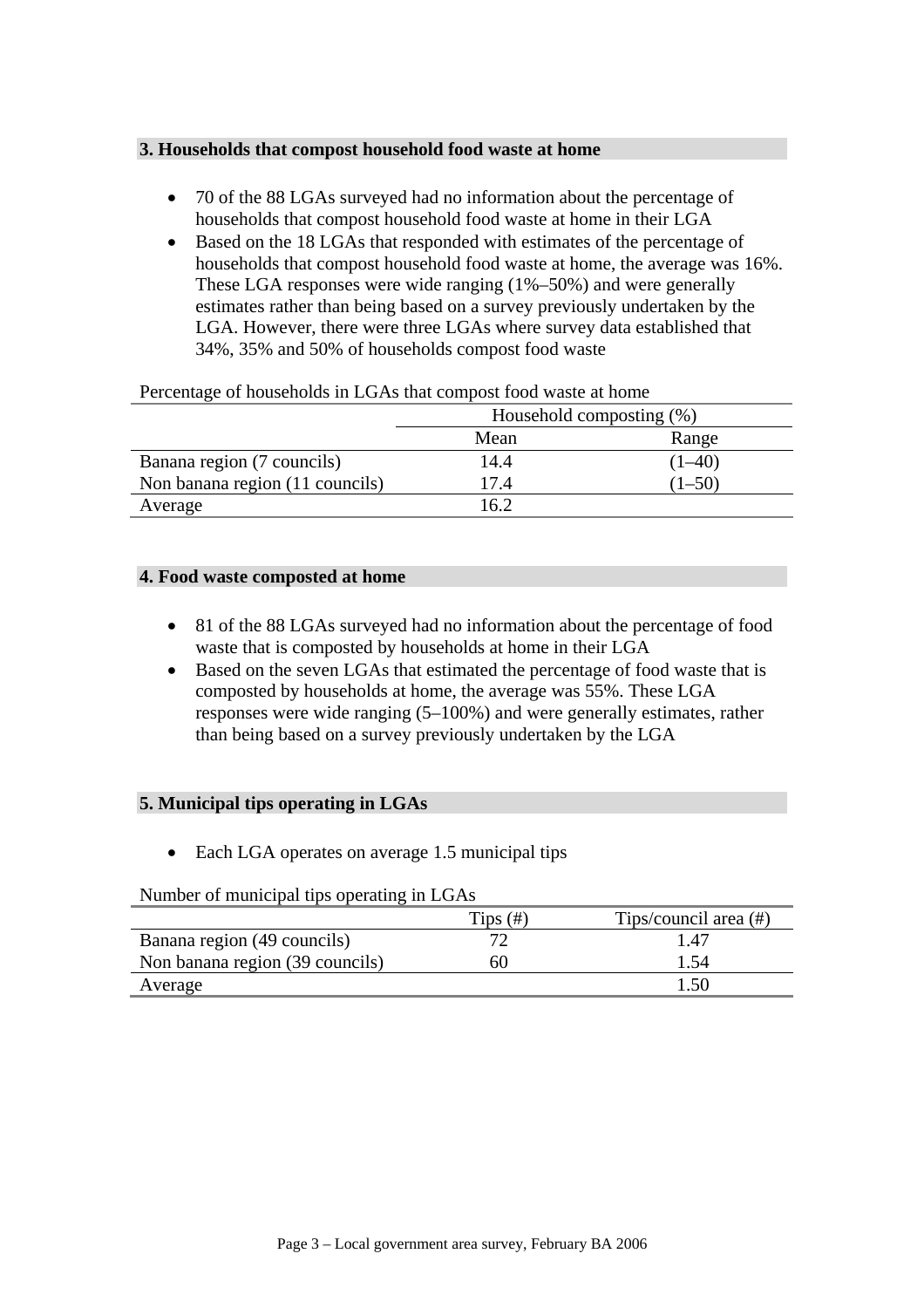# **6. Throughput of municipal tips**

• Each municipal tip has an average throughput of 38,508 tonnes per year

|                             | The unbagnet of mantelparties operating in Borro |                      |  |  |  |  |  |  |
|-----------------------------|--------------------------------------------------|----------------------|--|--|--|--|--|--|
|                             | Total tip volume                                 | Average tip volume   |  |  |  |  |  |  |
|                             | (tonnes/yr)                                      | $(\text{tonnes/yr})$ |  |  |  |  |  |  |
| Banana region (76 tips)     | 2,576,229                                        | 33,898               |  |  |  |  |  |  |
| Non banana region (64 tips) | 2,814,867                                        | 43,982               |  |  |  |  |  |  |
| Average                     |                                                  | 38,508               |  |  |  |  |  |  |

# Tip throughput of municipal tips operating in LGAs

Note: Data also includes municipal tips located in adjoining LGAs who received municipal waste from the LGAs surveyed

## **7. Covering rate of municipal tips**

- 88% of waste in municipal tips in Australia was covered at least once per day
- 92% of waste in municipal tips in Australia was covered at least several times per week
- 0.4% of waste in municipal tips was covered less than weekly

| COVCHILE TAIC OF HIGHICIPAL UPS IN AUSTRALIA |           |                                |          |         |           |        |  |  |
|----------------------------------------------|-----------|--------------------------------|----------|---------|-----------|--------|--|--|
|                                              |           | Rate which landfill is covered |          |         |           |        |  |  |
|                                              | Several   | Daily                          | Several  | Weekly  | Remains   | Other  |  |  |
|                                              | times/day |                                | times/wk |         | uncovered |        |  |  |
| Tips $(\#)$                                  |           | 49                             |          | 36      |           | 20     |  |  |
| Volume $(t/yr)$                              | 735,305   | 4,000,941                      | 247,298  | 385,562 | 11,325    | 10,665 |  |  |
| Coverage $(\%)$                              | 13.64     | 74.21                          | 4.59     | 7.15    | 0.21      | 0.20   |  |  |

#### Covering rate of municipal tips in Australia

† Other refers to tips where landfill was covered less frequently than weekly

## **8. Covering rate of municipal tips –** *grower areas*

• 87% of waste in municipal tips in the *grower areas* was covered at least several times per week

|  | Covering rate of municipal tips located in the grower areas |
|--|-------------------------------------------------------------|
|  |                                                             |

|                 | Rate which landfill is covered |                                                |          |         |           |       |  |  |  |
|-----------------|--------------------------------|------------------------------------------------|----------|---------|-----------|-------|--|--|--|
|                 | Several                        | Daily<br>Weekly<br>Remains<br>Several<br>Other |          |         |           |       |  |  |  |
|                 | times/day                      |                                                | times/wk |         | uncovered |       |  |  |  |
| Tips $(\#)$     |                                | 24                                             |          | 25      |           |       |  |  |  |
| Volume $(t/yr)$ | 616,985                        | ,458,141                                       | 156,798  | 330,865 | 8,825     | 4,615 |  |  |  |
| Coverage $(\%)$ | 23.95                          | 56.60                                          | 6.09     | 12.84   | 0.34      | 0.18  |  |  |  |

† Other refers to tips where landfill was covered less frequently than weekly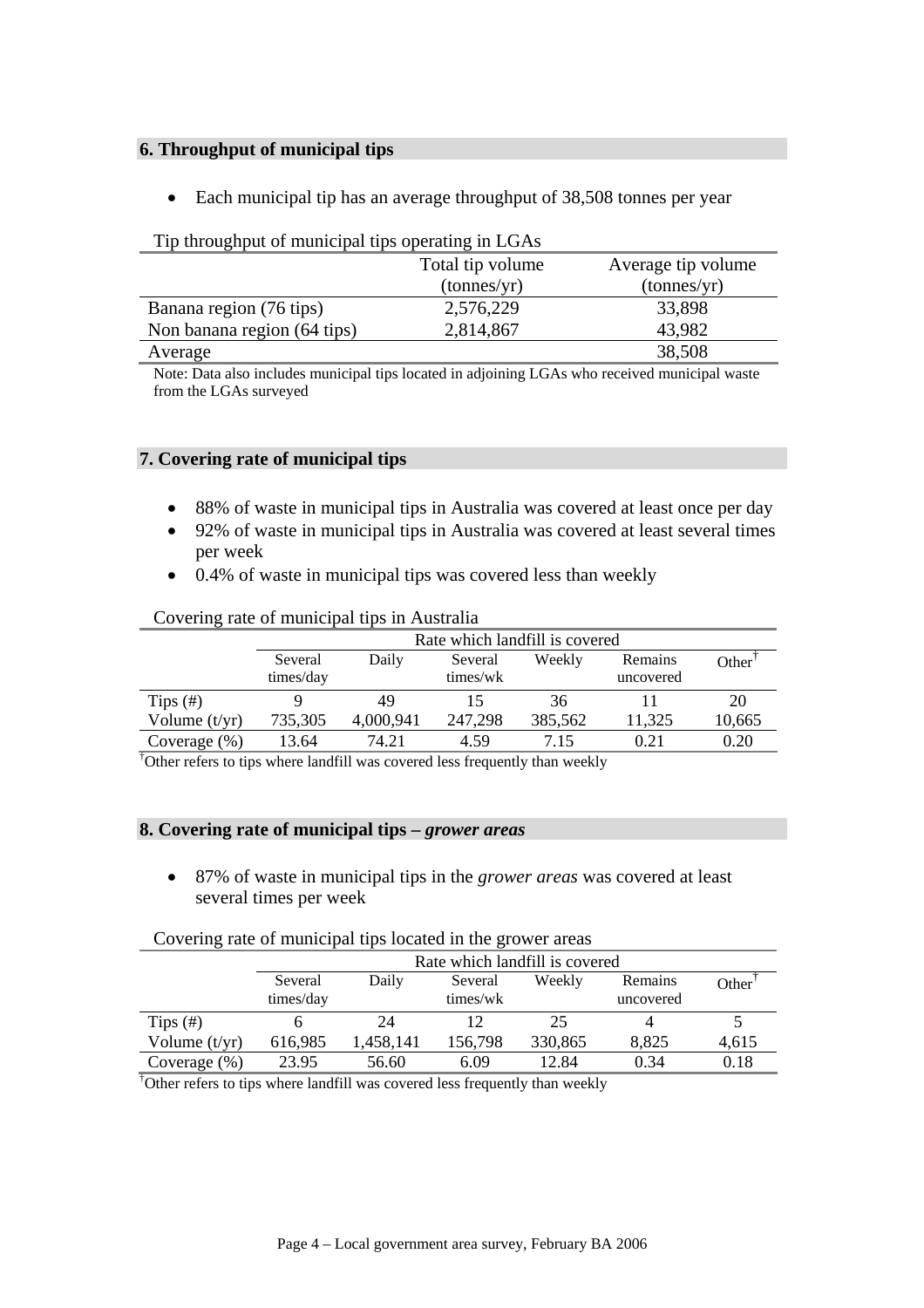# **9. Covering rate of municipal tips –** *other areas*

• 98% of waste in municipal tips in the *other areas* was covered at least several times per week

|                 | Rate which landfill is covered |                                                                |        |        |       |       |  |  |
|-----------------|--------------------------------|----------------------------------------------------------------|--------|--------|-------|-------|--|--|
|                 | Several<br>times/day           | Remains<br>Daily<br>Weekly<br>Several<br>times/wk<br>uncovered |        |        |       |       |  |  |
| Tips $(\#)$     |                                | 25                                                             |        |        |       |       |  |  |
| Volume $(t/yr)$ | 118,320                        | 2,542,800                                                      | 90,500 | 54,705 | 2,681 | 6,056 |  |  |
| Coverage $(\%)$ | 4.20                           | 90.33                                                          | 3.21   | 1.94   | 0.10  | 0.22  |  |  |

#### Covering rate of municipal tips located in the other areas

† Other refers to tips where landfill was covered less frequently than weekly

#### **10. Distance of banana plants from municipal tips**

- Six municipal tips (13%) located in the *grower areas* had bananas plants growing within one km of the tip
- Two municipal tips (4%) located in the *grower areas* had banana plants growing at the tip

Distance of banana plants from municipal tips

|                             | Distance of nearest banana plant from tip $(\#)$ |      |         |  |  |  |
|-----------------------------|--------------------------------------------------|------|---------|--|--|--|
|                             | $\langle$ 1 km                                   | >1km | Unknown |  |  |  |
| Banana region (79 tips)     |                                                  |      |         |  |  |  |
| Non banana region (54 tips) |                                                  |      |         |  |  |  |

------------------------------------------------------------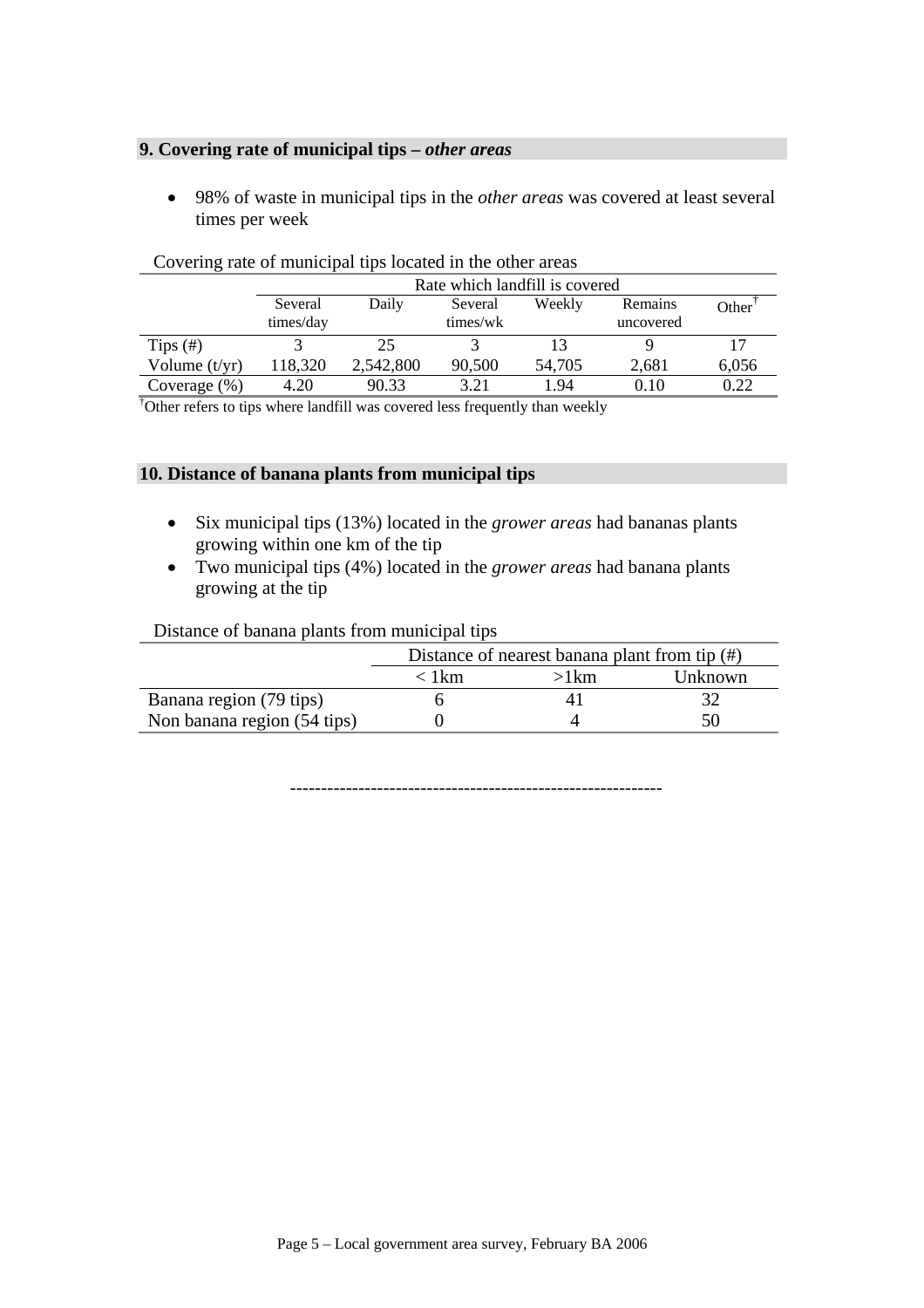#### **APPENDIX 1 - SURVEY QUESTIONNARE**

DAFF 05/12671

Date

Mr/Ms <Insert address>

Dear Mr/Ms

#### **ADVANCED NOTICE OF WASTE DISPOSAL SURVEY**

Biosecurity Australia is currently preparing a draft import risk analysis for the importation of bananas from the Philippines. This involves the evaluation of potential quarantine risks associated with their proposed importation to ensure Australia's favourable pest and disease status is maintained. To help conduct this analysis, Biosecurity Australia needs to identify how food waste is disposed throughout Australia.

In the week beginning Monday 23 January 2006, Biosecurity Australia staff will be phoning a representative sample of shires/councils throughout Australia to conduct a survey about waste disposal. As an advanced notice to the survey, please find attached the survey questions.

We would be most grateful if you could participate in the survey when contacted by phone. Alternatively, you may like to complete the survey in writing and fax it to Biosecurity Australia on 02 xxxx xxxx by Friday 20 January 2006.

Please note that your survey responses will be treated as confidential. The survey information will be used to compile aggregated statistics for computer modelling.

We look forward to your assistance in this important matter.

Yours sincerely

General Manager Plant Biosecurity